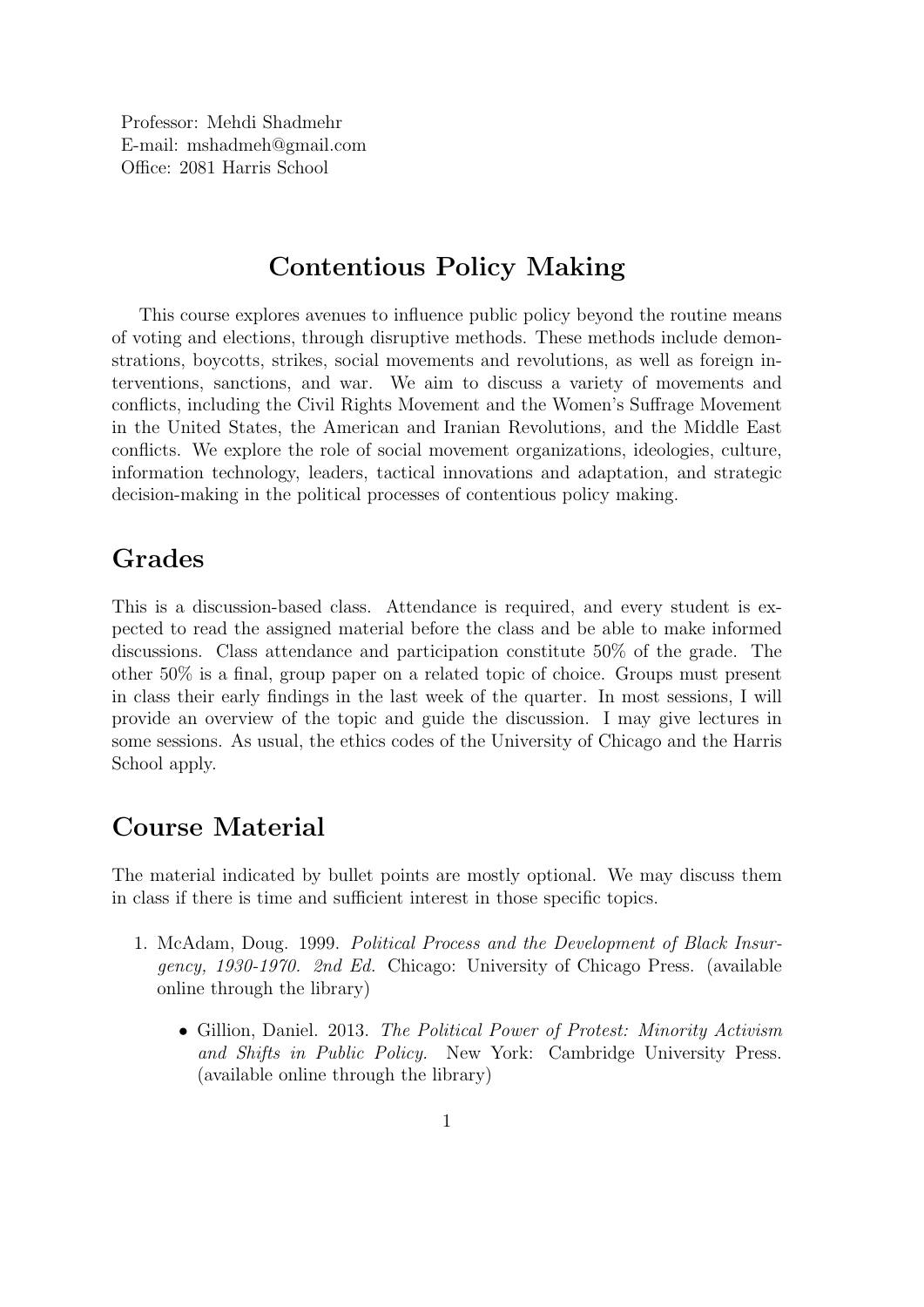- Wasow, Omar. 2019. "Agenda Seeding: How 1960s Black Protests Moved Elites, Public Opinion and Voting." Mimeo. (available online)
- 2. Tarrow, Sidney G. 2011. Power in Movement: Social Movements and Contentious Politics. 3rd Ed. New York: Cambridge University Press. (available online through the library)
	- Shadmehr, Mehdi. 2014. "Mobilization, Repression, and Revolution: Grievances and Opportunities in Contentious Politics." Journal of Politics 76 (3): 621-35. (available online through the library) (read p. 621-26, and the Conclusion)
	- Shadmehr, Mehdi. 2015. "Extremism in Revolutionary Movements." Games and Economic Behavior 94: 97-121.
	- Morris, Stephen, and Mehdi Shadmehr. 2018. "Inspiring Regime Change." Mimeo. (available online) (technical, skim Section 1, and read Section 5 for examples from the American Revolution and the early development of Islam)
	- Shadmehr, Mehdi, and Dan Bernhardt. 2019. "Vanguards in Revolution." Games and Economic Behavior 115: 146-66.
- 3. Kennedy, David M. 1999. Freedom from Fear: The American People in Depression and War, 1929-1945. New York: Oxford University Press. Chapter 10: strike! (available online through the library)
	- Kay, Tamara. 2011. *NAFTA and the Politics of Labor Transnationalism*. New York: Cambridge University Press. (available online through the library)
	- Robinson, James. 1999. "Dynamic Contractual Enforcement: A Model of Strikes." International Economic Review 40 (1): 209-29. (available online through the library) (technical, skim the introduction and conclusion for the main idea)
- 4. McConnaughy, Corrine. 2013. The Woman Suffrage Movement in America: A Reassessment. New York : Cambridge University Press. (available online through the library)
	- Stanton, Elizabeth Cady (mostly). 1848. The Declaration of Rights and Sentiments. (available online)
	- Ware, Susan. 2015 American Women's History: A Very Short Introduction. New York : Oxford University Press. (available online through the library)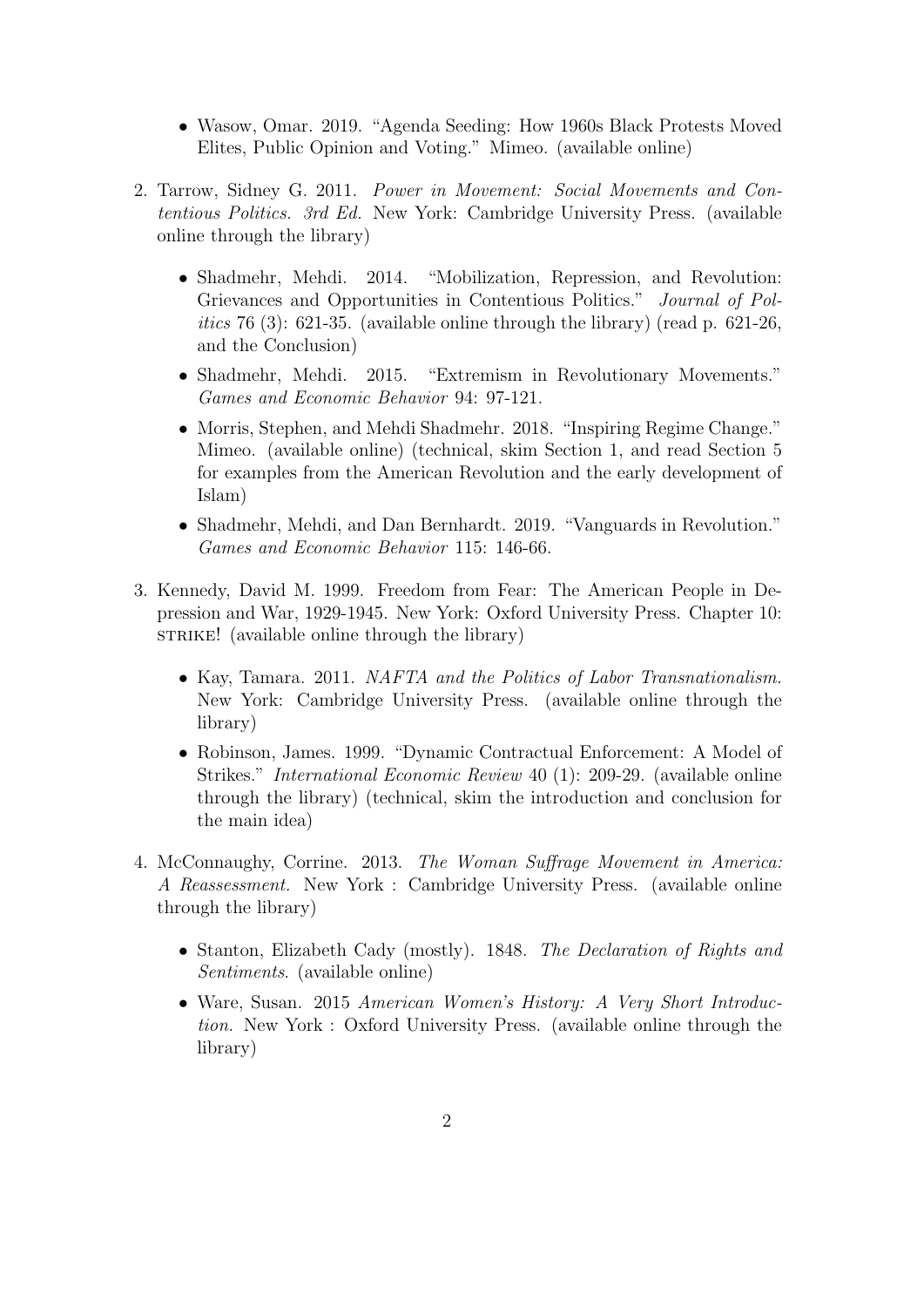- Ken Burns and Paul Barnes's 1999 documentary. Not for Ourselves Alone: The Story of Elizabeth Cady Stanton  $\mathcal B$  Susan B. Anthony. (STRONGLY recommended)
- 5. Ehrman, Bard. 2015. After the New Testament: A Reader in Early Christianity, 100-300 CE. 2nd Ed. New York: Oxford University Press. (chapters 1-4)

Stark, Rodney. 1996. The Rise of Christianity. Princeton: Princeton University Press.

- The Acts of the Apostles (readily available online)
- 6. Wood, Gordon. 2002. The American Revolution: A History. New York: Modern Library. (available online through the library)
	- Maier, Pauline. 1972. From Resistance to Revolution: Colonial Radicals and the Development of American Opposition to Britain, 1765-1776. New York: Norton.
	- Hoock, Holger. 2017. Scars of Independence: America's Violent Birth. New York: Crown.
	- Breen, Timothy. 2010. American Insurgents, American Patriots: The Revolution of the People. New York: Hill and Wang.
- 7. Donner, Fred. 2010. Muhammad and the Believers: At the Origins of Islam. Cambridge: Harvard University Press. (Ch. 1-3)
	- Crone, Patricia. 2004. God's Rule: Government and Islam. New York: Columbia University Press.
	- 1976 movie, *The Message*. (available on Netflix).
- 8. Amanat, Abbas. 2017. Iran: A Modern History. New Haven: Yale University Press. (relevant chapters will be made available online)

Ansari, Hassan, and Mehdi Shadmehr. 2019. "Jurisprudential Origins of the Iranian Revolution." Mimeo. (will be made available to the class)

Shadmehr, Mehdi. 2017. "Khomeini's Theory of Islamic State and the Making of the Iranian Revolution." Mimeo. (available online)